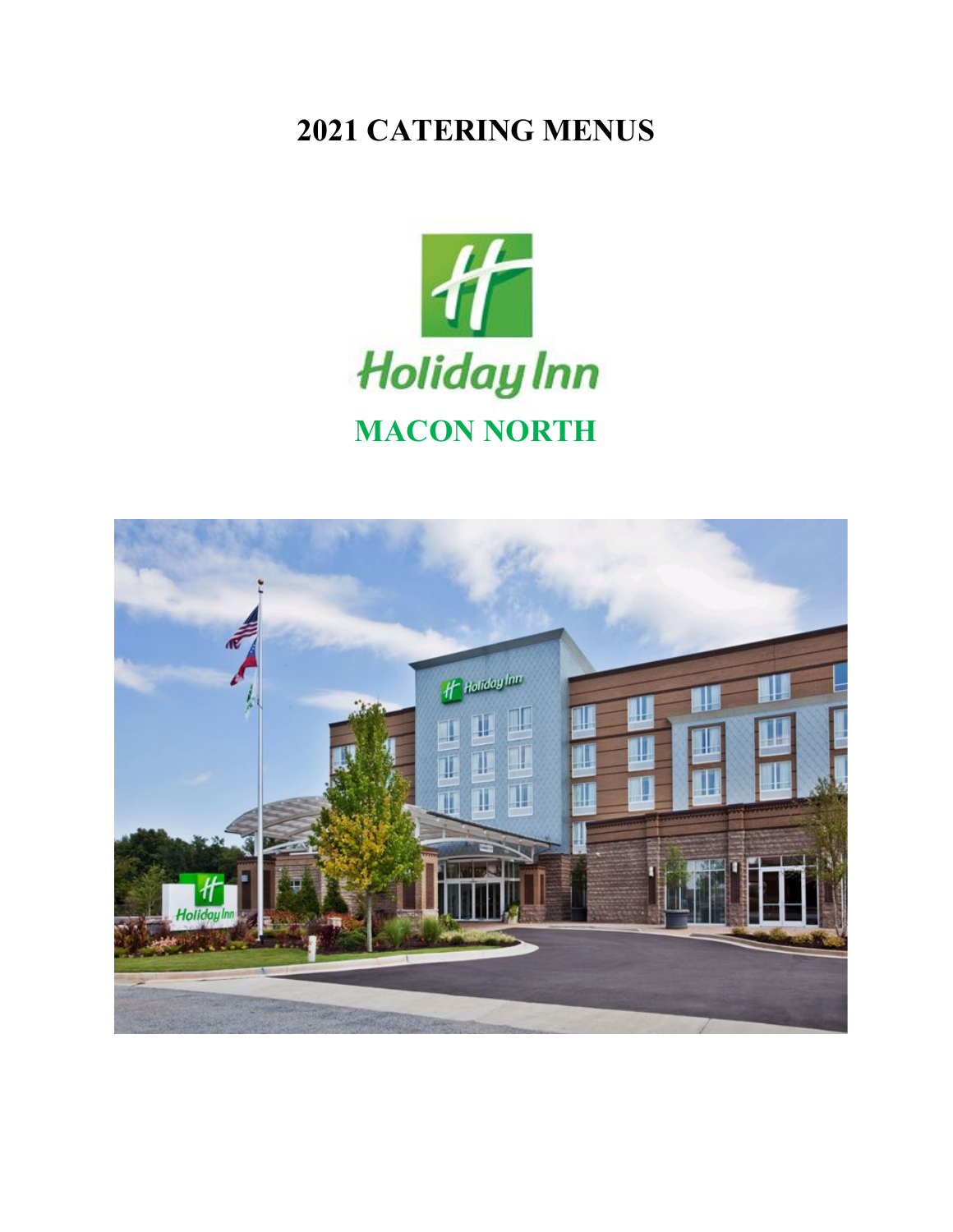# *Breakfast Selections*

*(Reserved for Groups of 25 or More)*

# *Rise & Shine Continental Breakfast Buffet*

An Assortment of Muffins, Pastries and Breakfast Breads, served with Cream Cheese, Butter, Honey, Peanut Butter and Fruit Preserves, Seasonal Fruit or Fresh Fruit Salad, Freshly Brewed Certified Rainforest Alliance Regular Coffee and an Assortment of Fresh Juices. *\$11.95 per person*

# *The Bagel Bar Buffet*

Selection of Seasonal Fruit or Fresh Fruit Salad served with a variety of Bagels and an assortment of toppings, including Cream Cheeses, Fruit Preserves, Peanut Butter and Honey. Served with an assortment of Fresh Juices and Certified Rainforest Alliance Regular Coffee, and Decaffeinated Coffee or Tea (Smoked salmon spread available upon request.) *\$12.95 per person*

# *The Good Start Buffet*

Scrambled Eggs, Choice of Two Breakfast Meats – Bacon, Sausage Patties, Sausage Links, Ham, Turkey Sausage or Chicken Sausage patties, choice of One Side Item - Home Style Potatoes, Hash Brown Casserole, Oatmeal or Cheese Grits, and Freshly Baked Biscuits or Croissants, served with an Assortment of Fresh Juices and Certified Rainforest Alliance Regular and Decaffeinated Coffee or Tea

# *\$15.95 per person*

# *Breakfast Sandwich Buffet*

Assortment of Breakfast Sandwiches – Bacon, Egg and Cheese on Wheat, Sausage and Egg Croissant, Chicken Biscuit and Ham, Egg and Cheese on White, choice of One Side Item - Home Style Potatoes, Hash Brown Casserole, Cheese Grits, Oatmeal or Fresh Fruit Salad, served with Freshly Brewed Certified Rainforest Alliance Regular Coffee and an Assortment of Fresh Juices

# *\$14.95 per person*

*\$50 Service Charge for groups less than 25 people All Prices are Subject to 22% Service Charge and Applicable Taxes.*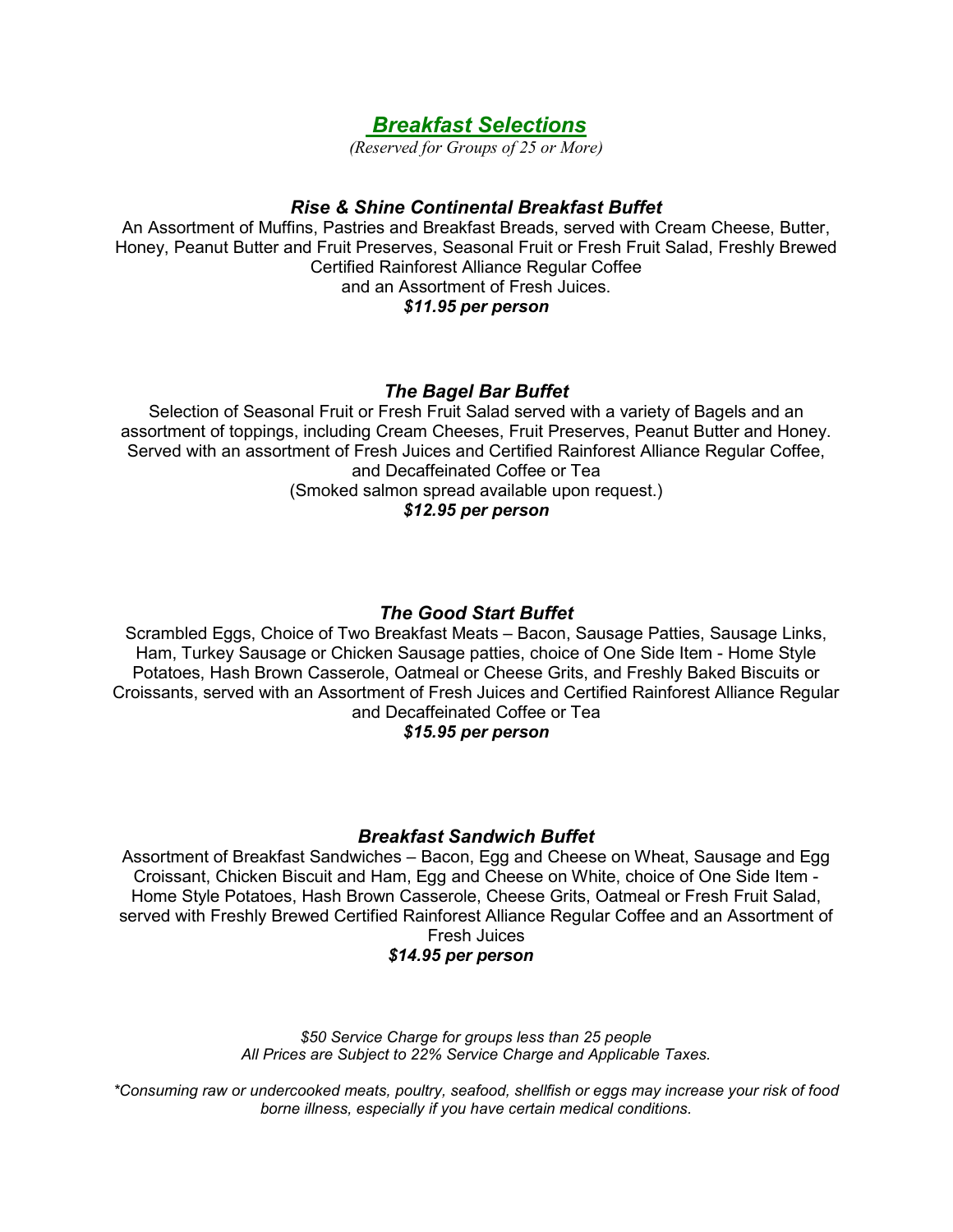# *Ala Carte*

# These items can be added to a breakfast buffet *Prices per person*

| Chobani Greek Yogurt            | \$3 each  |
|---------------------------------|-----------|
| <b>Yoplait Yogurt</b>           | \$2 each  |
| <b>Yogurt Parfait</b>           | \$4 each  |
| <b>Whole Fruit</b>              | \$2 each  |
| <b>Fresh Fruit Salad</b>        | \$3 each  |
| Sliced fruit tray               | \$4 each  |
| Granola bars                    | \$2 each  |
| Whole/1% Milk                   | \$2 each  |
| Oatmeal                         | \$2 each  |
| Grits                           | \$2 each  |
| <b>Biscuits</b>                 | \$2 each  |
| <b>Biscuits and Gravy</b>       | \$4 each  |
| <b>Assorted Danish</b>          | \$4 each  |
| <b>Assorted Muffins</b>         | \$4 each  |
| <b>Assorted Donuts</b>          | \$3 each  |
| <b>Bagels with Cream Cheese</b> | \$4 each  |
| <b>Sausage Biscuits</b>         | $$5$ each |
| Ham & Cheese Croissants         | \$6 each  |
| <b>Malted Mini Waffles</b>      | \$5 each  |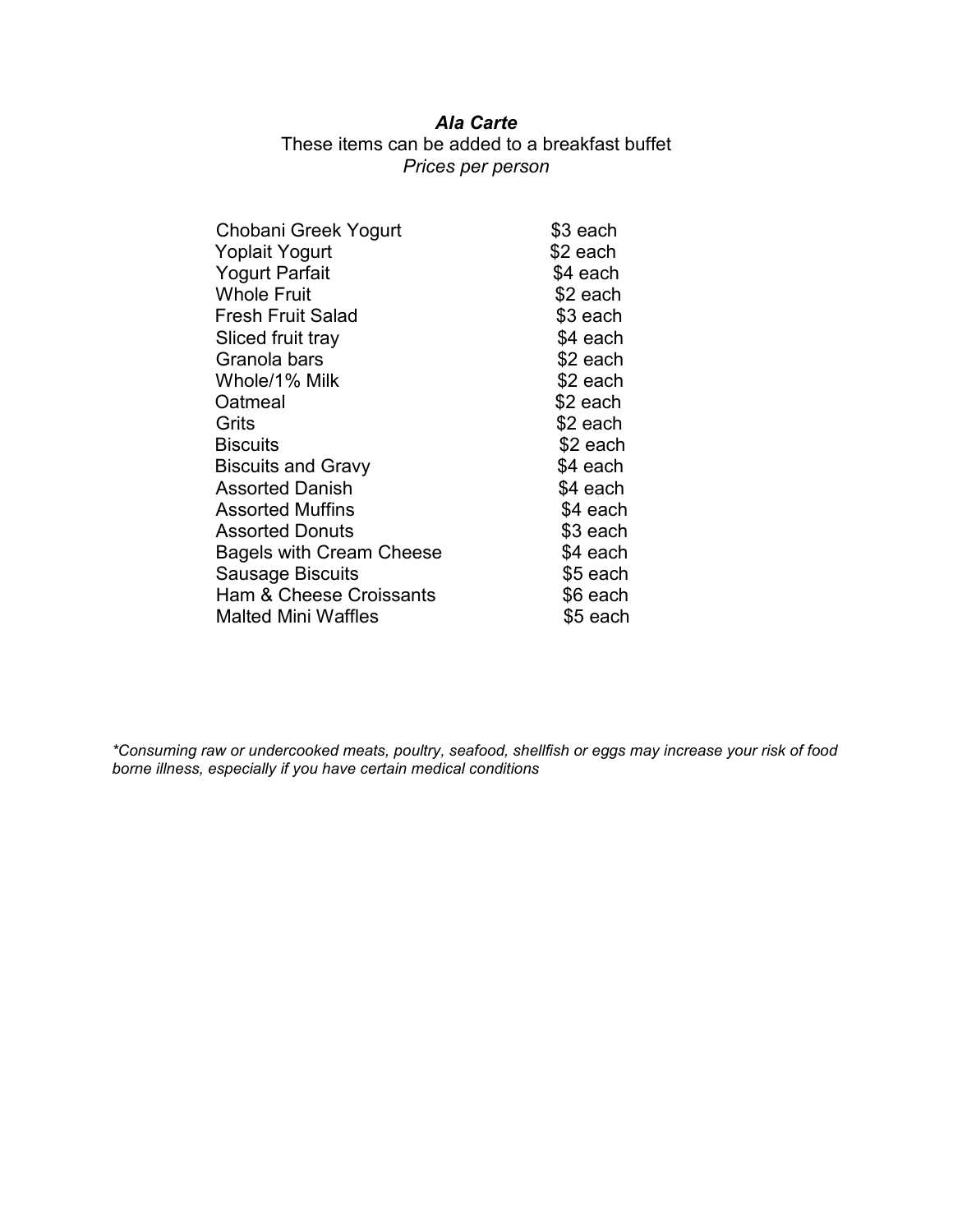# *Lunch Selections*

*(Reserved for Groups of 25 or More) (Available 11:30 am to 2:00pm)*

# *The Road Trip Deli Buffet*

Potato or Pasta Salad, Potato Chips, White and Wheat Breads and Sandwich Roll with Fresh Selection of Turkey, Ham, Roast Beef, Tuna or Chicken Salad Accompanied with Assorted Sliced Cheeses, Lettuce, Tomato and Pickle Spears Brownies and Assorted Cookies, and Iced Tea *\$13.00 per person*

#### *Classic Sandwiches*

Order a variety of Sandwiches served on platters as a sandwich buffet, includes your choice of one salad: Classic Tossed Salad, Potato Salad or Pasta Salad. Accompanied with Potato Chips, Cookies and Brownies, Iced Tea

> Chicken Salad on Wheat Turkey Club on Croissant, Smoked Ham and Swiss on White Roast Top Round of Beef on Roll (Grilled Veggie Wraps available upon request) *\$14 per person*

Classic Sandwiches can be served as a box lunch, complete with your sandwich selection Pasta Salad, Cookie, Pickle Spear, Potato Chips and Soda selection for *\$16 per person*

# *Caesar Salad Buffet*

Freshly chopped Romaine Lettuce**,** grilled and fried Chicken Breast, Parmesan Cheese, Croutons, Tomatoes, and Red Onions, served with Garlic Bread Cookies and Brownies and Iced Tea *\$16.00 per person*

# *Chef Salad Buffet*

Chopped Greens with Julienne Turkey and Ham, Swiss and Cheddar Cheese, Tomatoes, Boiled Eggs, Red Onions, Cucumbers and Black Olives with choice of Three Dressings and served with Warm Rolls, Cookies and Brownies and Iced Tea.

### *\$17.00 per person*

**Add Soup to any of these Buffets**

Chicken Gumbo, Loaded Potato, Vegetable, Broccoli Cheddar, Tomato *\$2.00 per person*

#### **Soft Drinks available per consumption -** *\$2 each*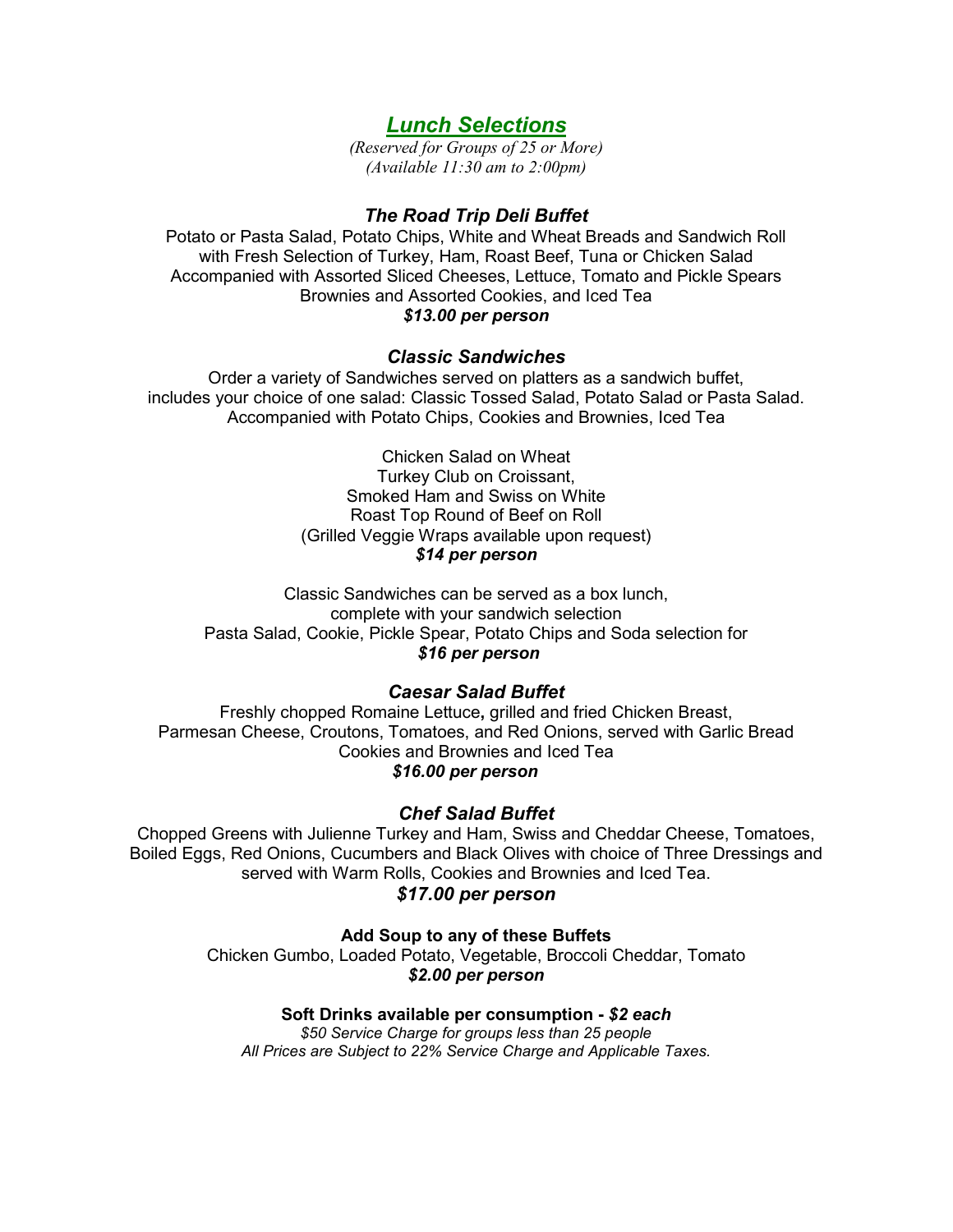# *Theme Hot Buffets*

### *The Kudzu Cookout*

Southern Fried Chicken, BBQ Pulled Pork, Baked Beans, Cole Slaw and Corn. Corn Muffins Chef's Selection of Dessert Iced Tea *\$25.00 per person*

### *Grandma's Kitchen*

Baked Chicken Quarters, Tender Pot Roast, Redskin Mashed Potatoes, Southern Style Green Beans. Freshly Baked Biscuits. Chef's Selection of Dessert and Iced Tea *\$25.00 per person*

#### *Mexican Fiesta*

Seasoned Ground Beef, Tequila Lime Grilled Chicken Strips served with Warm Flour Tortillas, Tortilla Chips, Southwest Rice, Queso Cheese Dip, Fresh Salsa, and all the toppings. Chef's Selection of Dessert and Iced Tea. *\$25.00 per person*

# *Roman Holiday*

Beef Lasagna, Fettucini Alfredo with Grilled Chicken, Balsamic Grilled Vegetables, Caesar Salad and Garlic Bread, Chef's Selection of Dessert and Iced Tea *\$25.00 per person*

#### *Grand Slam Buffet*

Choose two from each column - *\$20 per person* Choose three from each column - *\$24 per person*

#### *Main Courses*

3<sup>rd</sup> lb Hamburgers BBQ Chicken 1/4 lb Hot Dogs BBQ Pulled Pork

#### *Choice of Sides*

Potato Salad Coleslaw Baked Beans Green Beans Corn on the Cob Hand Cut Potato Chips Classic Tossed Salad

#### *Served With*

Lettuce, Tomato, Onion, Cheese Slices, Pickles, Cookies and Brownies and Iced Tea *\$50 Service Charge for groups less than 25 people All Prices are Subject to 22% Service Charge and Applicable Taxes.*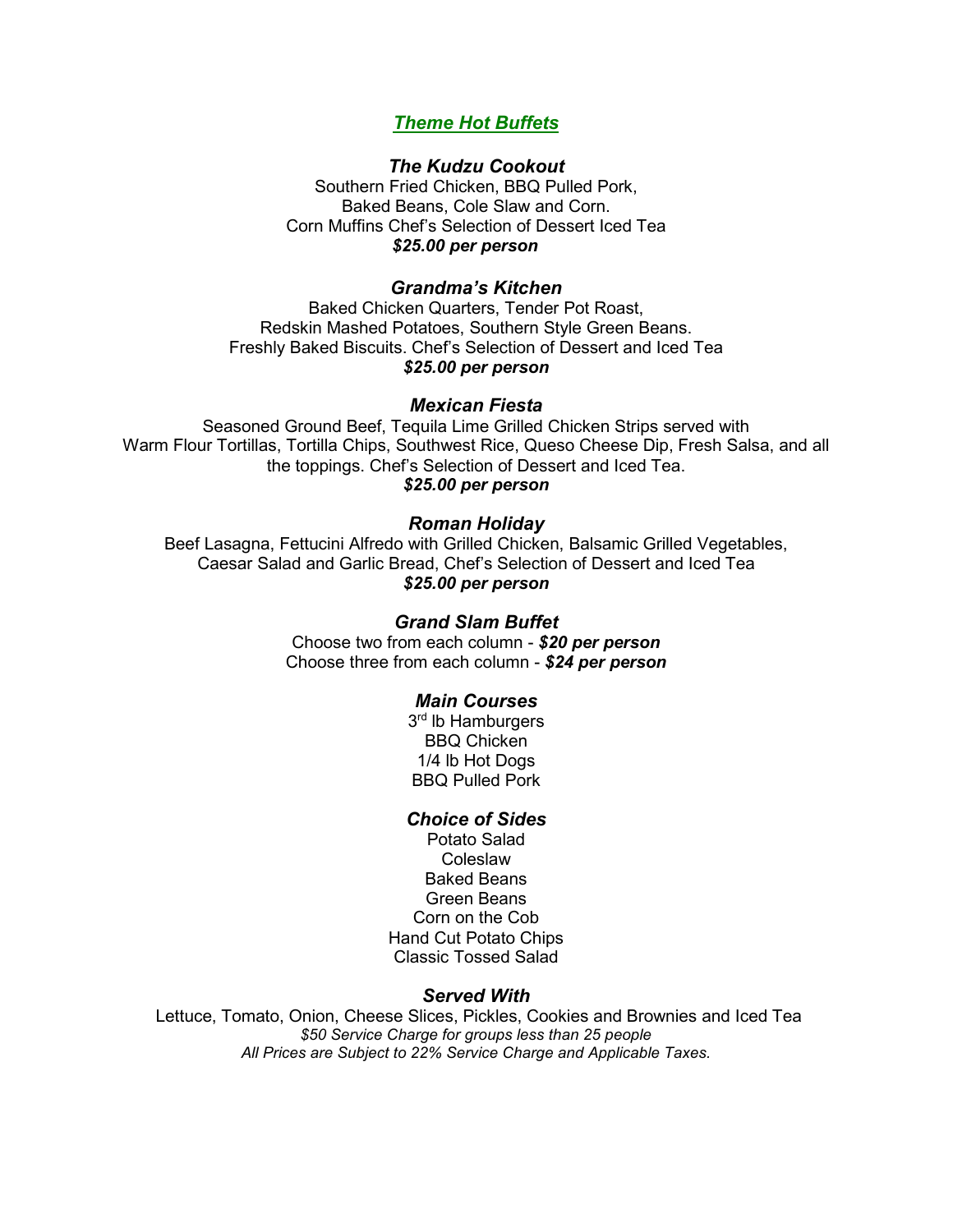# *Lunch Build Your Own Buffet*

#### *Choose Entrée*

Southern Fried Chicken Herbed Baked Chicken Baked Cod Pot Roast Braised Pork Chop Grilled Pork Chop Chopped Steak & Mushroom Gravy Cubed Steak and Gravy

#### *Choose Two Sides*

Fresh Vegetable Medley Green Beans Black-eyed Peas Butter Beans Buttered Corn Rice Pilaf Herb Roasted Potatoes Mashed Potatoes

*Served with* Garden Salad with two Dressings, Chef's Choice of Dessert Warm Rolls and Iced Tea

#### *One Entrée \$22.00 per person*

#### *Two Entrée \$27.00 per person*

. *\$50 Service Charge for groups less than 25 people All Prices are Subject to 22% Service Charge and Applicable Taxes.*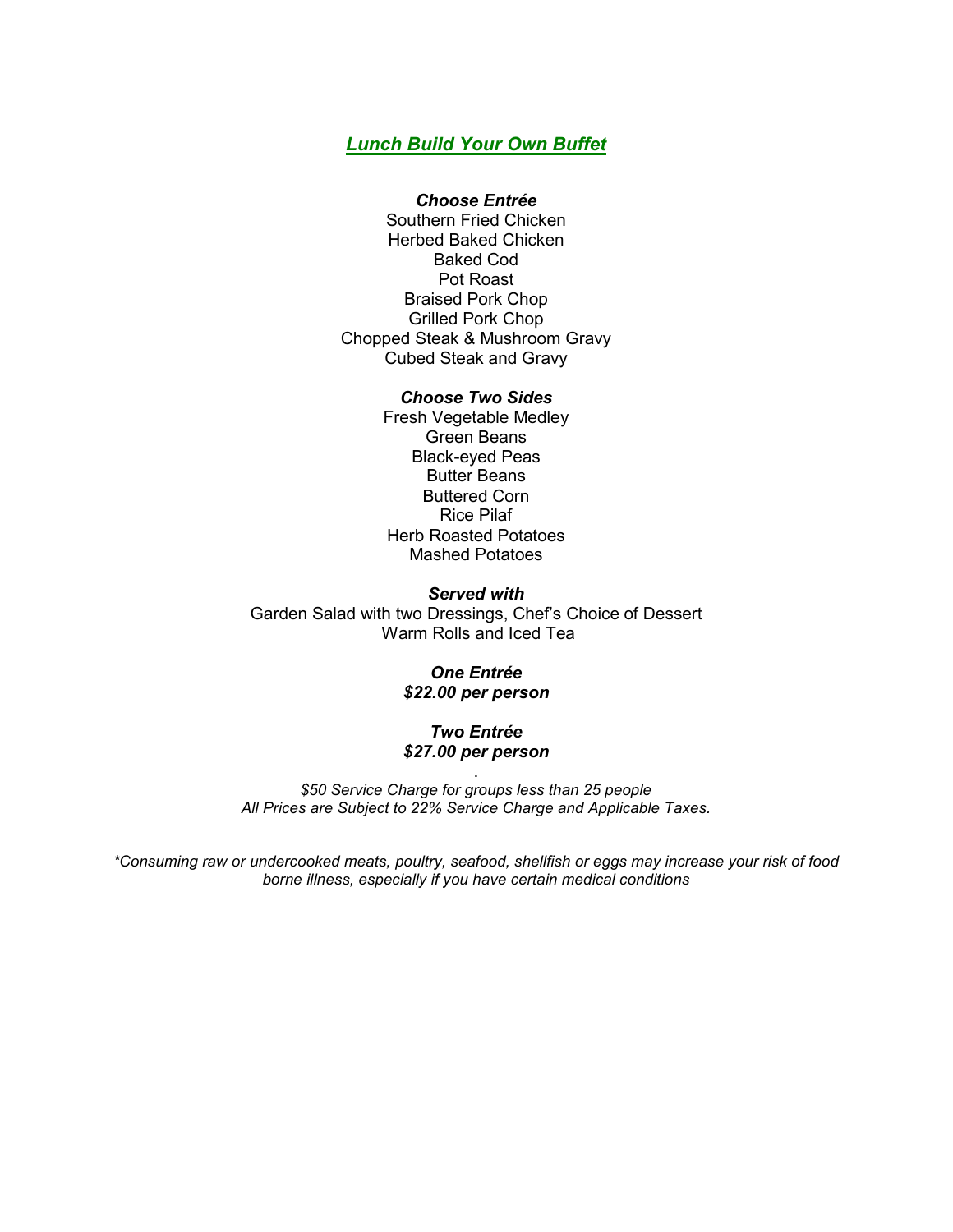# *The Mid Afternoon Snack Break*

*(Reserved for Groups of 25 or more)*

*Grandma's Cookie Jar* Large fresh baked Cookies and Chocolate Brownies Served with Certified Rainforest Alliance Coffee *\$6.00 per Person* 

# *The 7th Inning Stretch*

Warm Soft Baked Pretzel Bites with assorted Mustards and Cheese Dips, Pigs In A Blanket, Hand Cut Potato Chips with Ranch or French Onion Dip, accompanied by assorted Soft Drinks and Bottled Water or Iced Tea and Lemonade *\$7.50 per person*

### *The Health Nut*

Fresh Fruit Salad, Granola Bars, Fruit Bars & Terra Vegetable Chips, accompanied by assorted Bottled Fruit Juices & Bottled Water *\$7.50 per person*

#### *South of the Border*

Tortilla Chips served with Fresh Salsa and Queso Dip, Cinnamon-Sugar Fried Churros, accompanied by assorted Soft Drinks and Bottled Water or Iced Tea and Lemonade *\$8.50 per person*

#### *Mama Mia!*

Garlic Bread, Italian Meatballs and Fried Cheese Ravioli served with Marinara Dipping Sauce, accompanied by assorted Soft Drinks and Bottled Water or Iced Tea and Lemonade *\$10.00 per person*

#### *Going Greek*

Flaky Spinach and Feta stuffed Spanakopita, Classic Hummus with Pita Chips and Greek Pasta Salad, accompanied by assorted Soft Drinks and Bottled Water or Iced Tea and Lemonade *\$10.00 per person*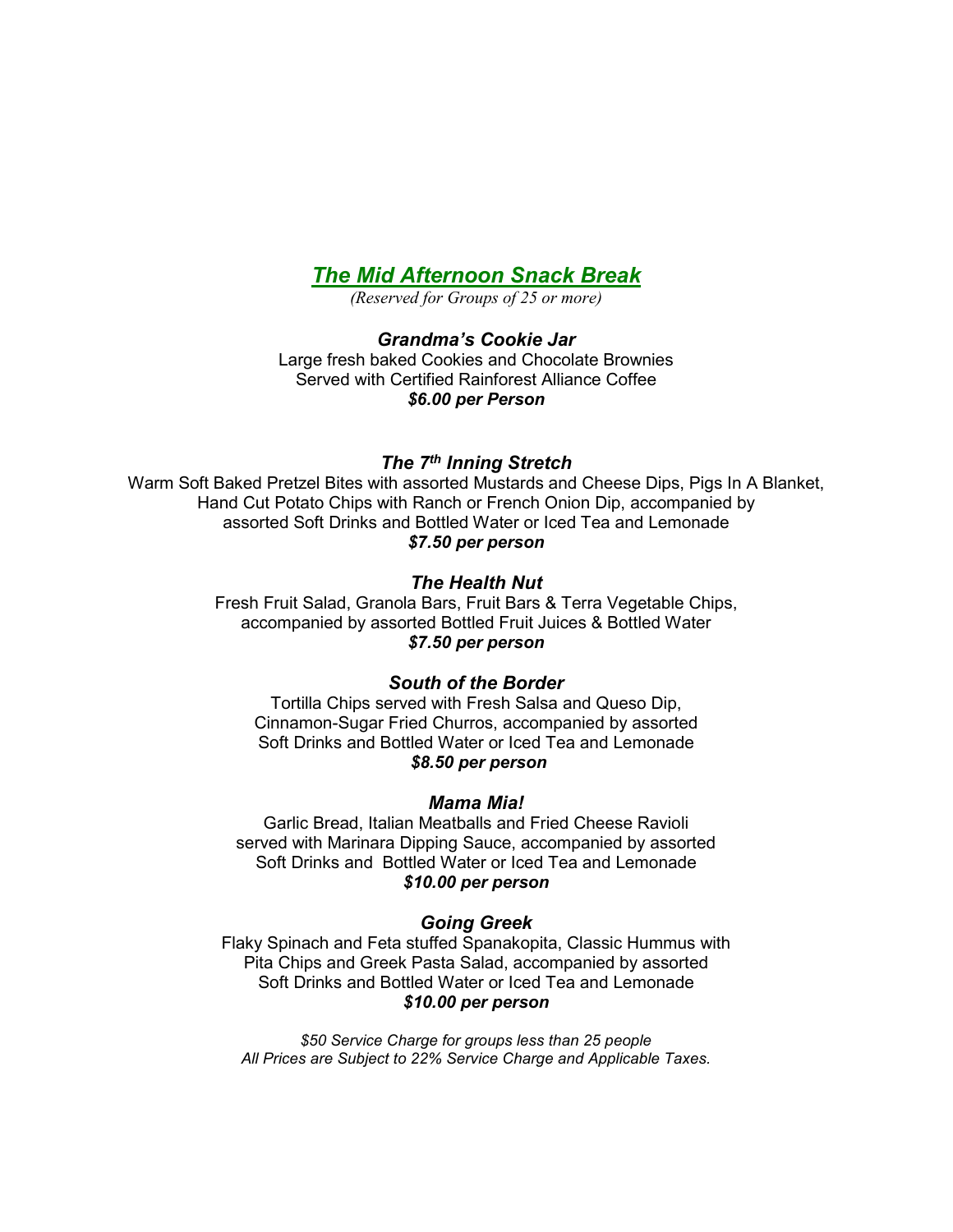# *A La Carte Items*

| Large Hot Pretzels              | \$30.00 per dozen  |
|---------------------------------|--------------------|
| <b>Huge Fresh Baked Cookies</b> | \$25.00 per dozen  |
| <b>Rich Chocolate Brownies</b>  | \$25.00 per dozen  |
| <b>Assorted Soft Drinks</b>     | \$2.00 each        |
| Monster/Red Bull energy drinks  | \$4.00 each        |
| Fresh Brewed Coffee and Hot tea | \$30.00 per gallon |
| <b>Bottled Water</b>            | \$2.00 each        |
| <b>Freshly Brewed Iced Tea</b>  | \$30.00 per bin    |
| <b>Freshly Popped Popcorn</b>   | \$10.00 per bowl   |
| Chips & Salsa                   | \$12.00 per bowl   |
| Chips & Dip                     | \$14.00 per bowl   |
| Snack Mix                       | \$8.00 per bowl    |
|                                 |                    |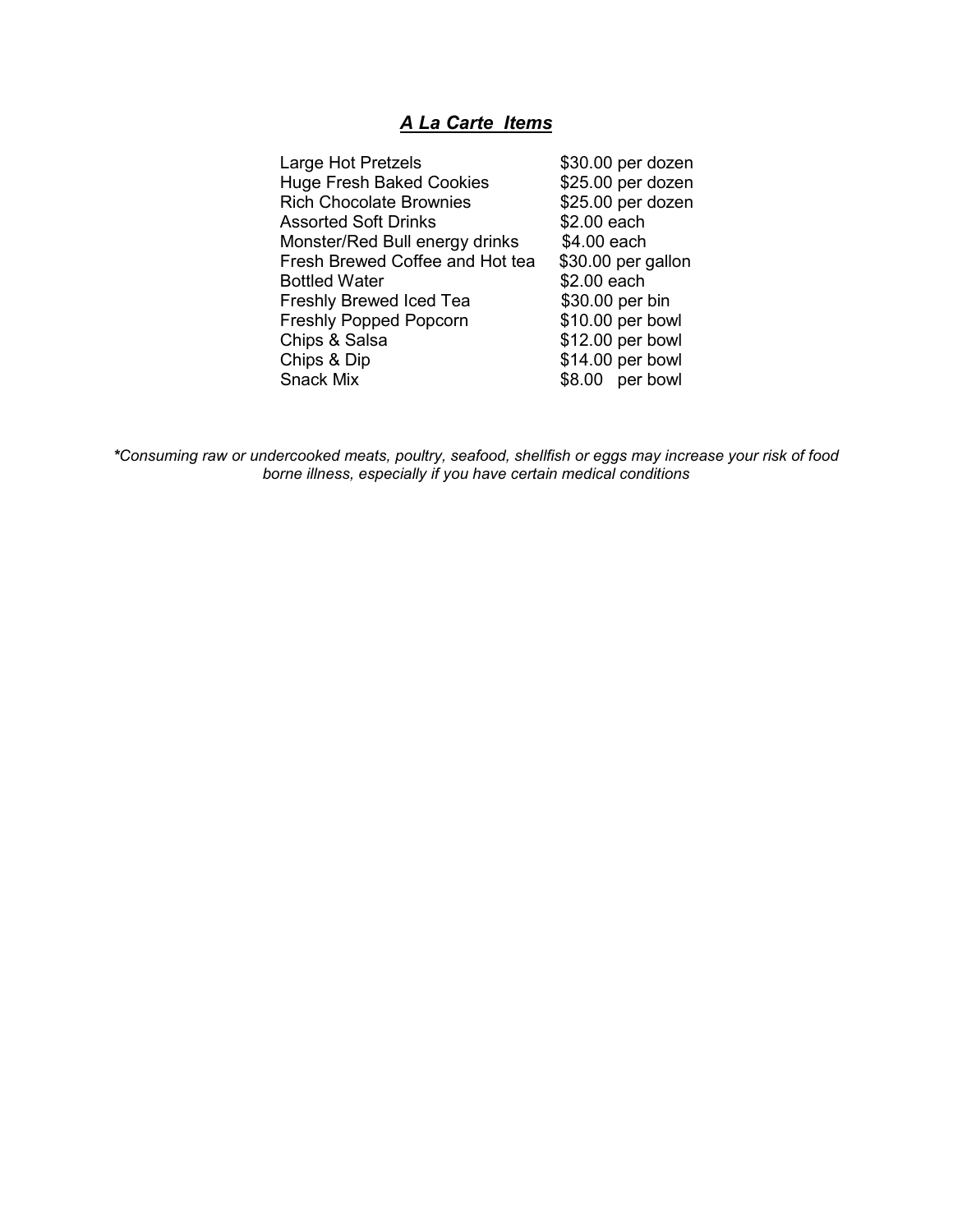# *Three Course Plated Lunches*

*(Reserved for Groups of 25 to 60)*

Our plated affairs include choice of one salad, one entrée, choice of two side items and one dessert

#### **Salads**

Field Greens with Grape Tomatoes, Onions and choice of Dressing Baby Spinach Salad topped with Bacon, Boiled Eggs and choice of Dressing Caesar Salad with Parmesan Croutons Sliced Fresh Fruit Plate with Vanilla Yogurt Dressing

### **Entrée Selections**

| 8 oz Top Sirloin Steak with Sautéed Mushrooms | \$24.00 |
|-----------------------------------------------|---------|
| Chopped Steak with Mushroom Gravy             | \$18.00 |
| <b>Smoked Beef Brisket</b>                    | \$22.00 |
| Marinated, Grilled Pork Chop                  | \$18.00 |
| Bacon Wrapped Pork Loin Chop                  | \$22.00 |
| Beef Lasagna                                  | \$18.00 |
| <b>Fried Chicken</b>                          | \$20.00 |
| <b>Hickory Smoked Chicken</b>                 | \$20.00 |
| Grilled Chicken with a Hunter Style Sauce     | \$20.00 |
| <b>Chicken Parmesan</b>                       | \$20.00 |
| Chicken Cordon Bleu                           | \$21.00 |
| Teriyaki Glazed Chicken Breast                | \$22.00 |
| <b>Blackened Salmon Filet</b>                 | \$24.00 |
| Lemon Herb Baked Cod Filet                    | \$22.00 |

#### **Sides**

Fresh Vegetable Medley Green Beans Almandine Balsamic Grilled Vegetables Roasted Asparagus Rice Pilaf Mashed Potatoes Twice Baked Potatoes Herb Roasted Potatoes

#### **Dessert**

Chocolate Layer Cake Carrot Cake New York Style Cheesecake Key Lime Pie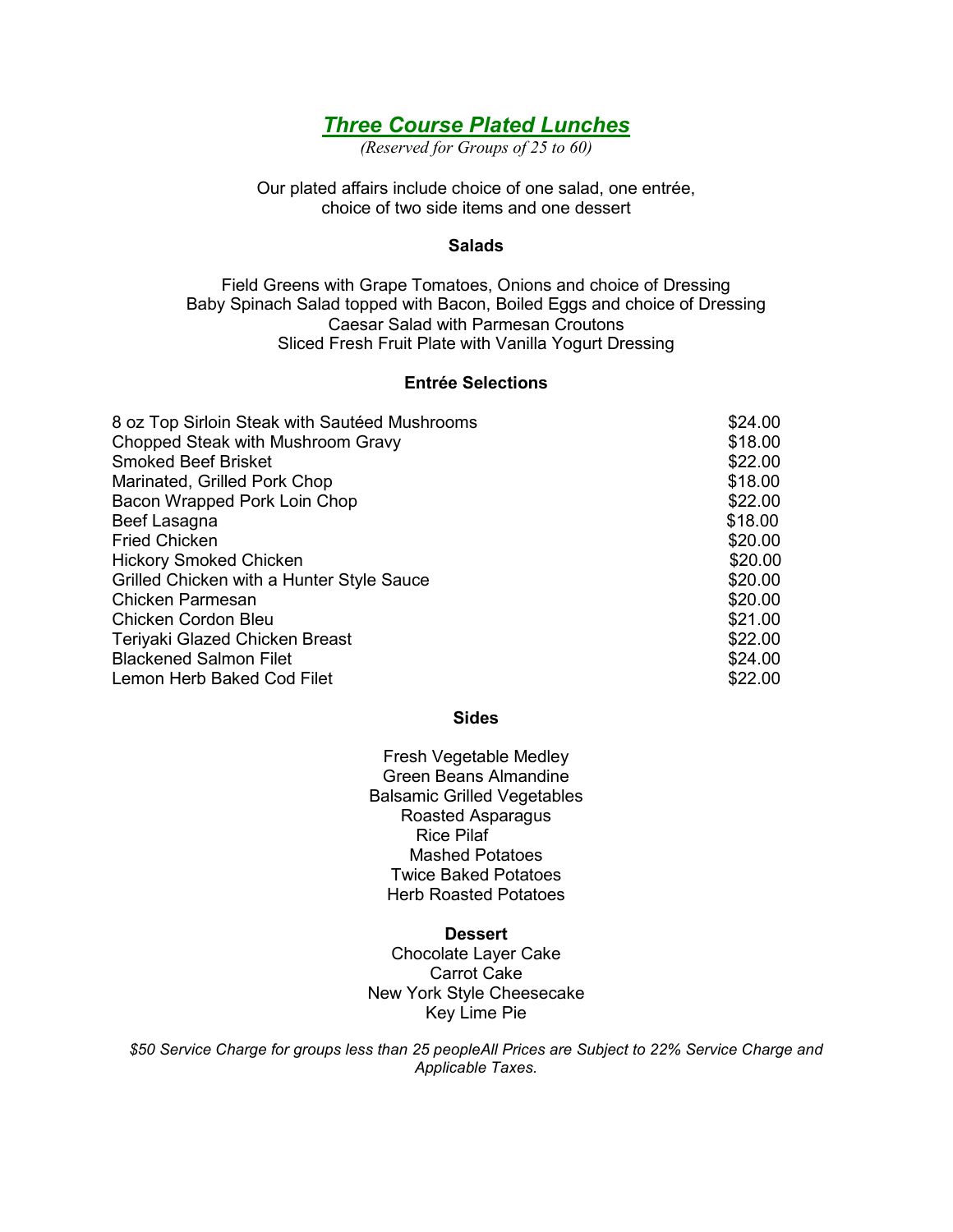# *All Day Executive Package*

*(Reserved for Groups of 25 or More)*

Includes Unlimited Coffee, Tea, Soft Drinks and Bottled Water

# *Morning* "Rise & Shine" Deluxe Continental Breakfast

### *Refresh* Refresh Coffee, Soft Drinks, and Water

*Lunch* Your choice of any of our delicious Themed Lunch Buffet Selections Or Build Your Own Buffet Single Entrée Buffet Selections

# *Afternoon Break*

Refresh Coffee, Soft Drinks, and Bottled Water Choose two selections from the Snack Break Choices

# *Snack Choices*

Assorted Baked Giant Cookies Chocolate Brownies Potato Chips with choice of Dip Soft Baked Pretzel Bites with Mustard & Cheese Dip Veggie Tray with Dip Tortilla Chips with Garden Salsa Spinach and Artichoke Dip with Corn Chips Hummus and Pita Chips

# *\$45.00 per person*

# *All Day Beverage Packages*

# *Beverage Package*

Assorted Sodas and Bottled Water *\$12.00 per person*

*Executive Beverage Package* Certified Rainforest Alliance Coffees, Assorted Teas, Soft Drinks, Bottled Water and Assorted Juices *\$16.00 per person*

*\$50 Service Charge for groups less than 25 people All Prices are Subject to 22% Service Charge and Applicable Taxes.*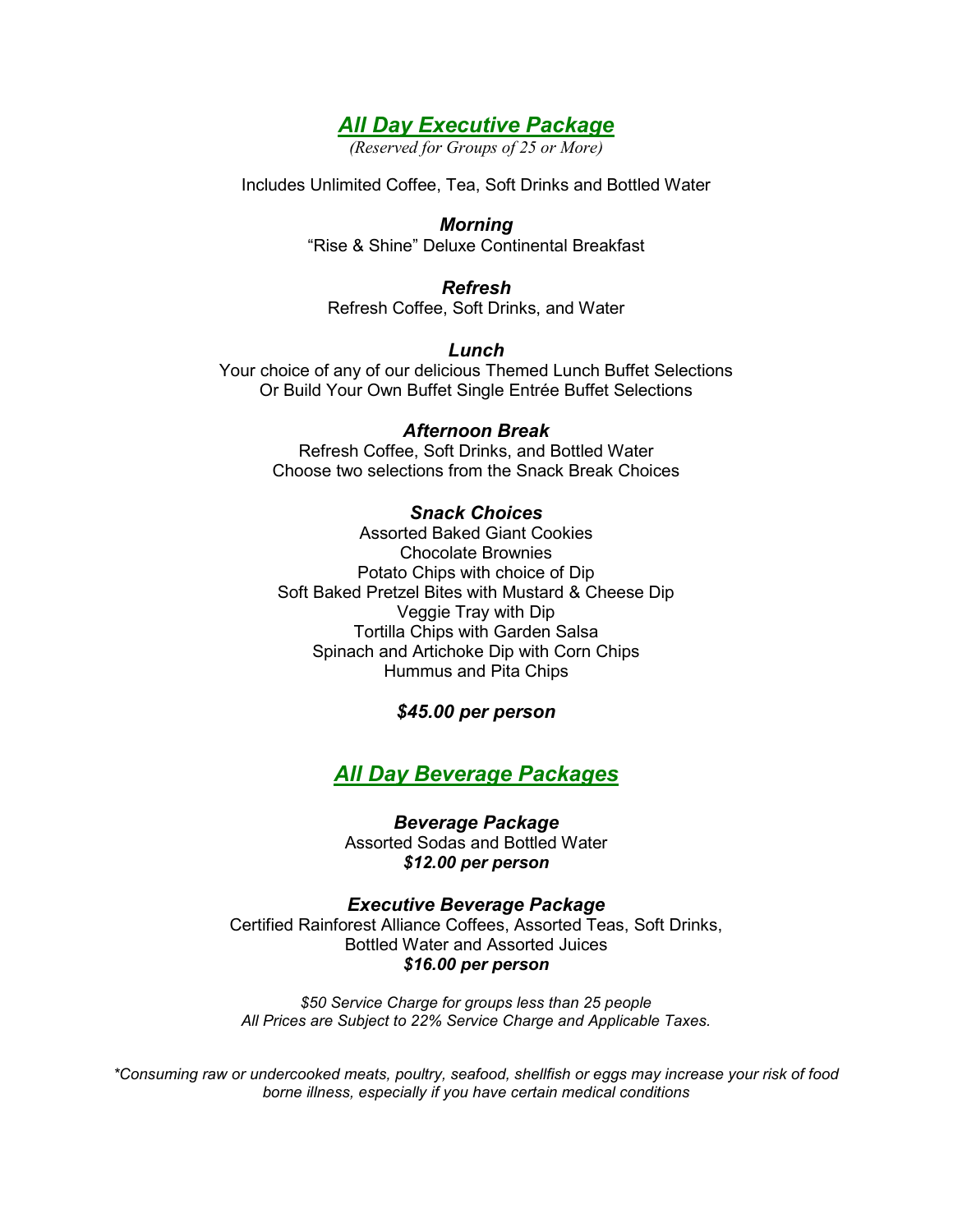# *Hors D'oeuvre Displays*

**Inter***national & Domestic Cheese Presentation*

Assorted Cheeses to Include Havarti, Pepper Jack, Cheddar, Swiss, Smoked Gouda served with assorted Crackers and Wafers and Garnished with Fresh Fruit *Small Platter-\$150.00 (25-30 people) Large Platter-\$250.00 (up to 75 people)*

# *Sliced Fresh Fruit Presentation (Seasonal)*

Sliced Seasonal Fruits, Melons and Berries Beautifully Displayed *Small Platter-\$150.00 (25-30 people) Large Platter-\$250.00 (up to 75 people)*

# *Vegetable Crudités (Seasonal)*

Asparagus, Zucchini, Yellow Squash, Carrots, Celery, Broccoli, Cauliflower & Bell Peppers, served with a Specialty Dip *Small Platter-\$90.00 (25-30 people) Large Platter-\$180.00 (up to 75 people)*

# *Deluxe Chip and Dip Presentation (Min. 30 people)*

Assorted Chips and Crackers served with choice of three of the following: Ranch Dip, French Onion Dip, Salsa and Queso Cheese Dip, Buffalo Chicken Dip, Spinach and Artichoke Dip, Southern Style Pimento Cheese. *\$8.00 per person*

# *Assorted Finger Sandwiches*

A variety of sandwiches from your choice of salads and meats. Ham, Turkey Breast, Roast Beef, Chicken Salad, Tuna Salad, Pimento Cheese. Served on white and wheat breads or pinwheel rolls. *Small Platter (up to 3 choices) -\$100.00 (25-30 people) Large Platter (up to 4 choices) -\$200.00 (up to 75 people)*

# *Mashed Potato Bar*

Our creamy redskin mashed potatoes, served with a variety of toppings: Shredded cheddar, grated Parmesan, crumbled bacon, sliced scallions, French fried onions and sautéed mushrooms.

# *Small platter - \$100 (25-30 people) Large Platter-\$200 (up to 75 people)*

# *Slider Bar*

Your choice of mini beef burgers, pulled pork, fried or grilled chicken breast, fried cod and smoked beef brisket. Served with appropriate condiments and toppings. **Small Platter (2 choices) \$300 (25-30 people) Large Platter (up to 4 choices) \$800 (up to 75 people)**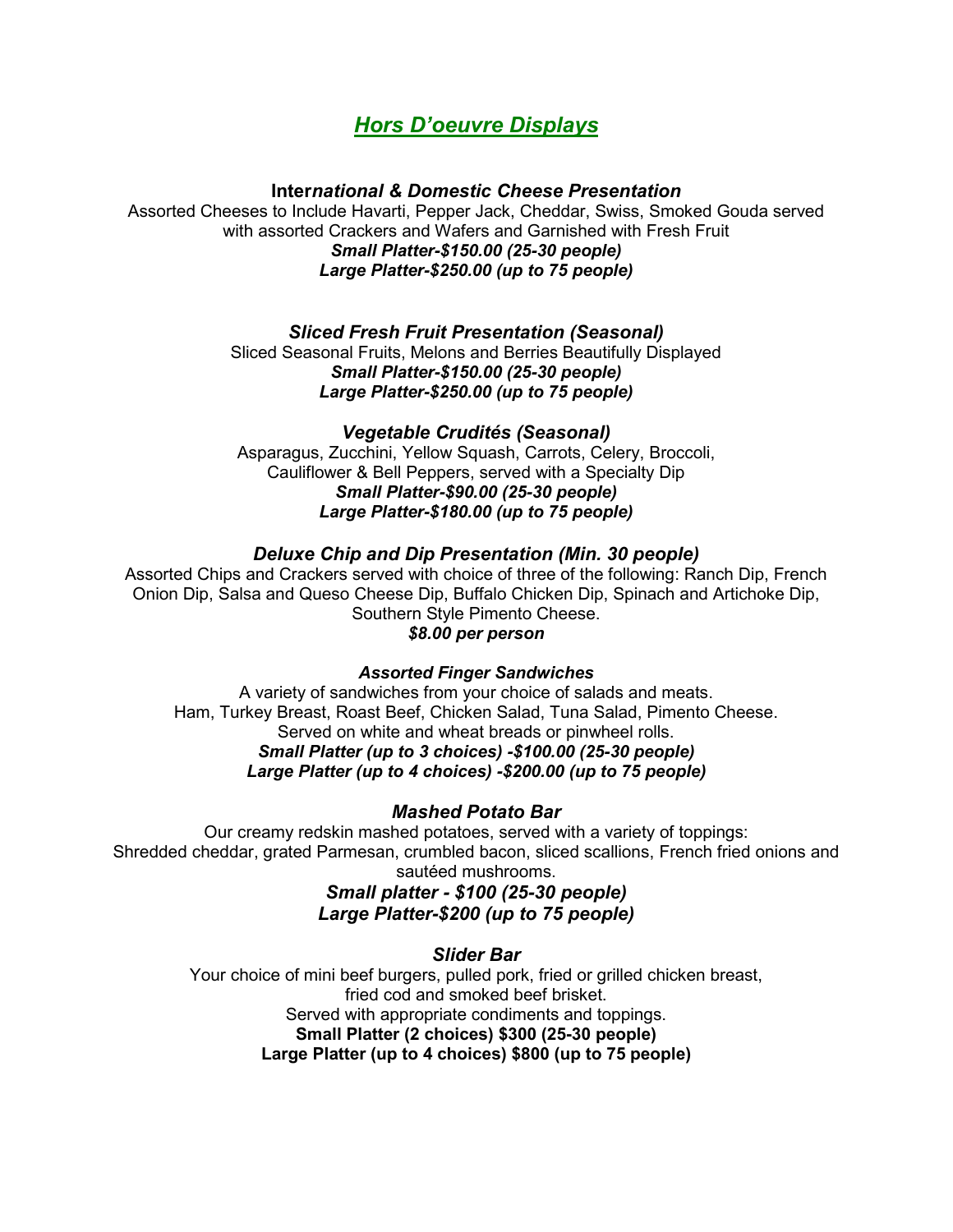### *The Mighty Antipasta Platter*. An assortment of Olives, Roasted Peppers, Artichokes, Salami and other sumptuous items decoratively displayed, served with Baguette Toast Points. *Small Platter-\$150.00 (25-30 people) Large Platter-\$300.00 (up to 75 people)*

#### *Classic Shrimp Cocktail* Everybody's Favorite! Jumbo Shrimp served with Fresh Lemons and Classic Cocktail Sauce. *125 Pieces-\$175.00 (feeds 25-30 people)*

# *Smoked Salmon* Cold Smoked Salmon ornately displayed with traditional Garniture and Lemon Dill Cream Cheese. *\$85.00 per 10 people*

*\$50 Service Charge for groups less than 25 people All Prices are Subject to 22% Service Charge and Applicable Taxes.*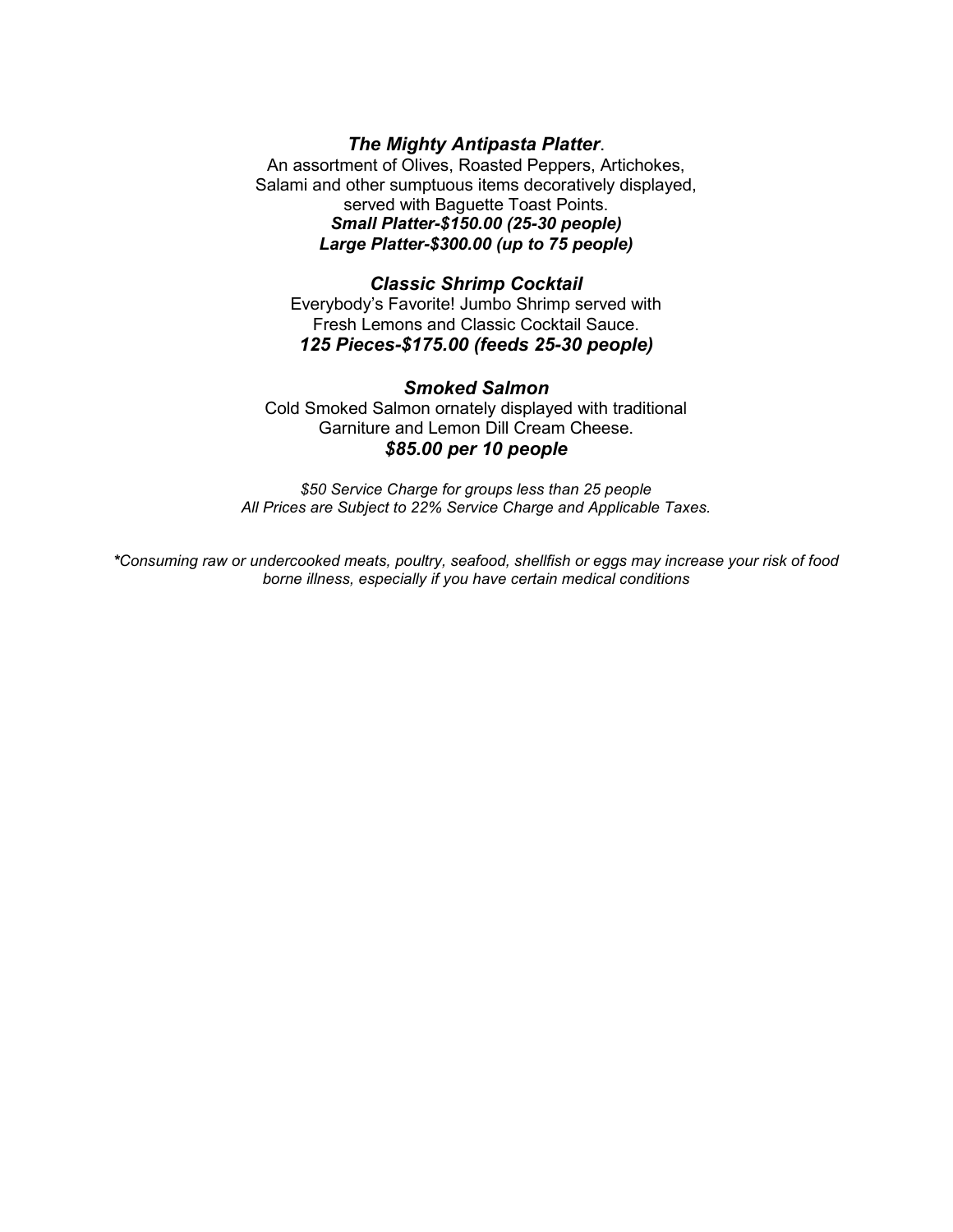# *Hot Hors D'oeuvres*

**Each Order is for 50 Pieces**

Pigs In A Blanket \$50.00 per order Meatballs (choice of sauce)  $$50.00$  per order Fried Cheese Ravioli **by Executive Cheese** Ravioli Beer Battered Cheese Curds **\$45.00 per order Chicken Quesadillas**  \$85.00 per order Buffalo Wings *with Celery Sticks and Blue Cheese* \$85.00 per order Chicken Tenders *with 2 dipping sauces* \$75.00 per order Hot Buffalo Chicken Dip with Crackers **1998 1998 \$65.00** per order Sausage Stuffed Mushrooms \$70.00 per order Vegetable Spring Rolls *with Sesame Ginger Sauce* \$70.00 per order Fried Dill Pickle Spears *with Ranch Dressing* \$45.00 per order Spanakopita  $\sim$  \$100.00 per order Spinach and Artichoke Dip  $$60.00$  per order Mini Maryland Crab Cakes **\$150.00 per order** Crab Rangoon \$50 per order Bacon Wrapped Shrimp **\$150 per order** Barbecue Shrimp and Grits **\$120.00 per order** Assorted Canapés **\$180.00 per order** 

*\*\*All items are suggestions only. We are happy to provide pricing for specific menu requests.\*\**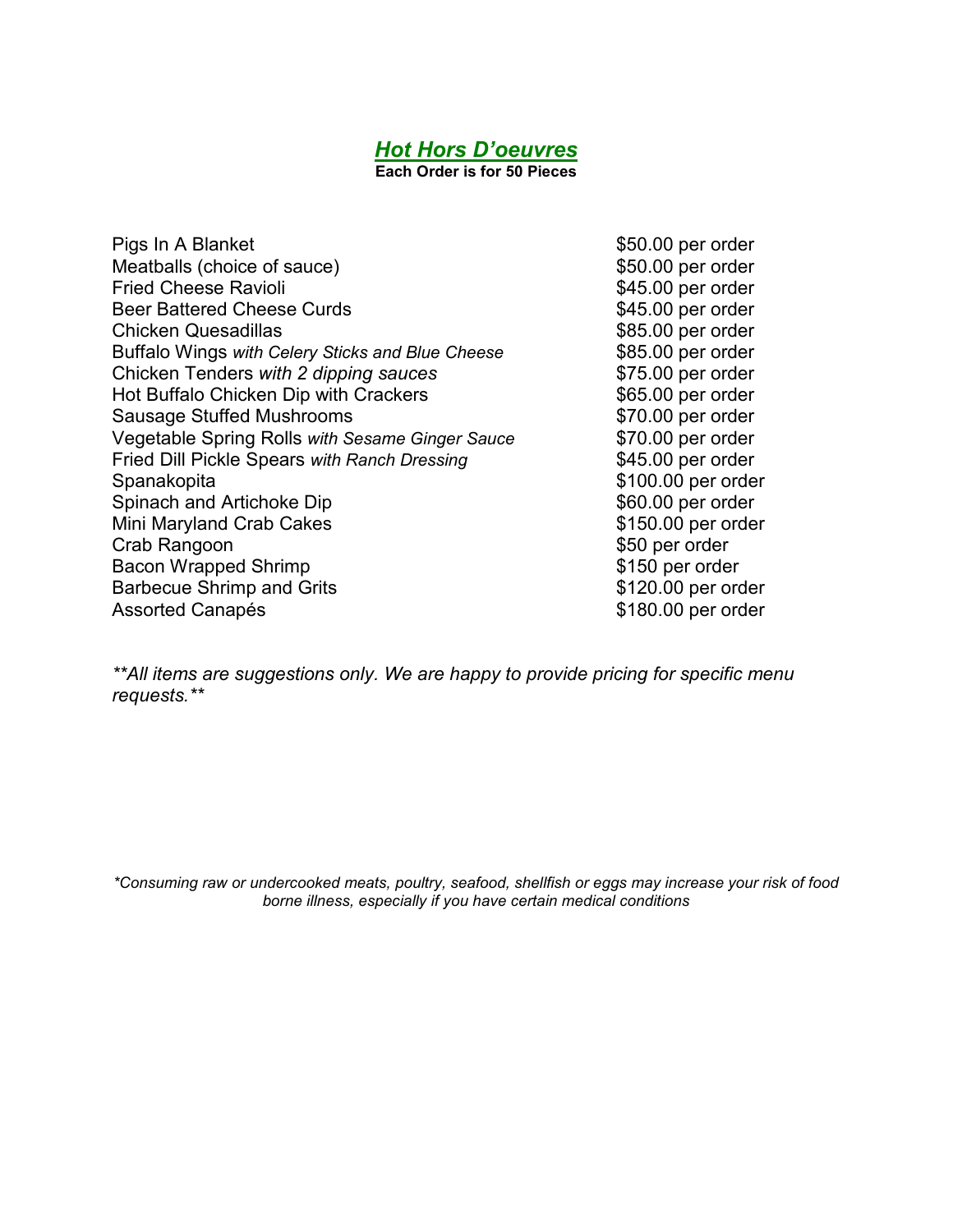# *The Dinner Bell*

*(Reserved for Groups of 25 or More) (Served after 4pm)*

### *The Backyard BBQ*

Hickory Smoked Chicken, BBQ Pulled Pork, Southern Style Potato Salad or Cole Slaw, Baked Beans, Corn on the Cob, Corn Muffins *\$35.00 per person*

#### *Southern Hospitality*

Fried Chicken, Country Fried Steak or Pot Roast, Mashed Potatoes and Gravy, Green Beans, Buttered Corn or Field Peas, Biscuits *\$35.00 per person*

#### *Leaning Tower Buffet*

Caesar Salad, Chicken Parmesan or Fettucini Alfredo with Grilled Chicken, Beef Lasagna, Balsamic Grilled Vegetables, Garlic Bread *\$40.00 per person*

#### *Bayou Bash*

Classic Tossed Salad with two Dressings, Low Country Boil, Chicken Gumbo, Corn Muffins *\$45.00 per person*

*Family Fish Fry* Whole Catfish, Boneless Cod Filets, served with Cole Slaw, Green Beans, French Fries and Hush Puppies. *\$40.00 per Person*

> *Served with* Chef's Choice of Dessert And Iced Tea

*\$50 Service Charge for groups less than 25 people All Prices are Subject to 22% Service Charge and Applicable Taxes.*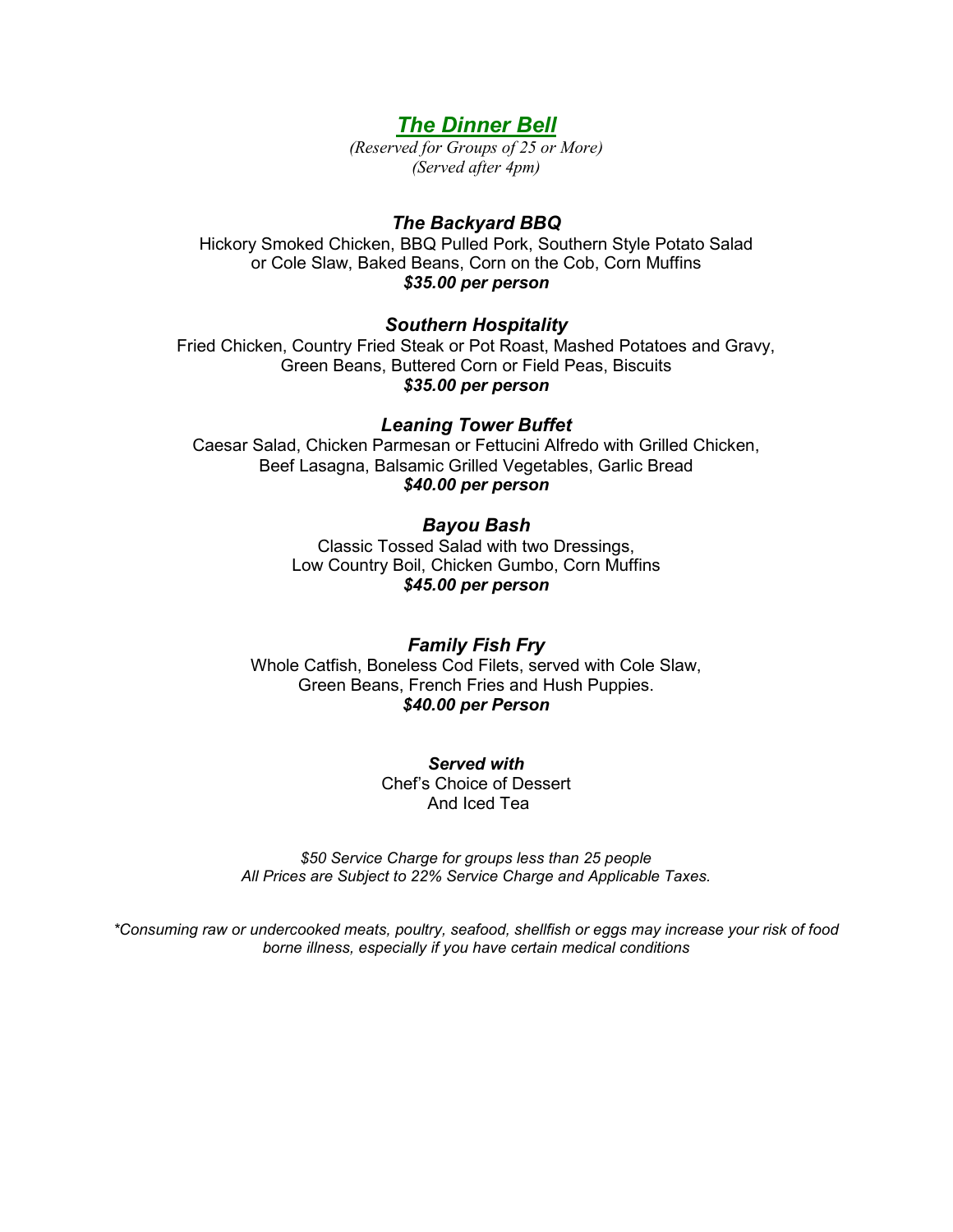*Build Your Own Buffet*

*(Reserved for Groups of 25 or More)*

#### *Choose One Salad*

Classic Tossed Salad with Dressing Potato Salad Pasta Salad Classic Caesar Salad Fresh Fruit Salad Cole Slaw

### *Choose Entrées*

Fried Chicken Breast with White Gravy Classic Fried Chicken Chicken Parmesan Grilled Chicken with a Hunter Style Sauce Glazed Baked Ham Braised Pork Chops Grilled or Blackened Salmon with Lemon Dill Sauce Fried Cod Filets Hickory Smoked Beef Brisket Chopped Steak & Mushroom Gravy Country Fried Steak and Pepper Gravy Homestyle Pot Roast Beef Lasagna

# *Choose Two Sides*

Mushroom Rice Pilaf Home-style Mashed Potatoes Herb Roasted Potatoes Macaroni and Cheese Fresh Vegetable Medley Buttered Corn Southern Style Green Beans Green Bean Casserole Field Peas

All Buffets Include Rolls and Butter, Chef's Selection of Dessert, Iced Tea and 100% Arabica Regular and Decaffeinated Coffee Service

 *\$32.00 per person \$40.00 per person*

 *Dual Entrée Buffet Tri-Entrée Buffet*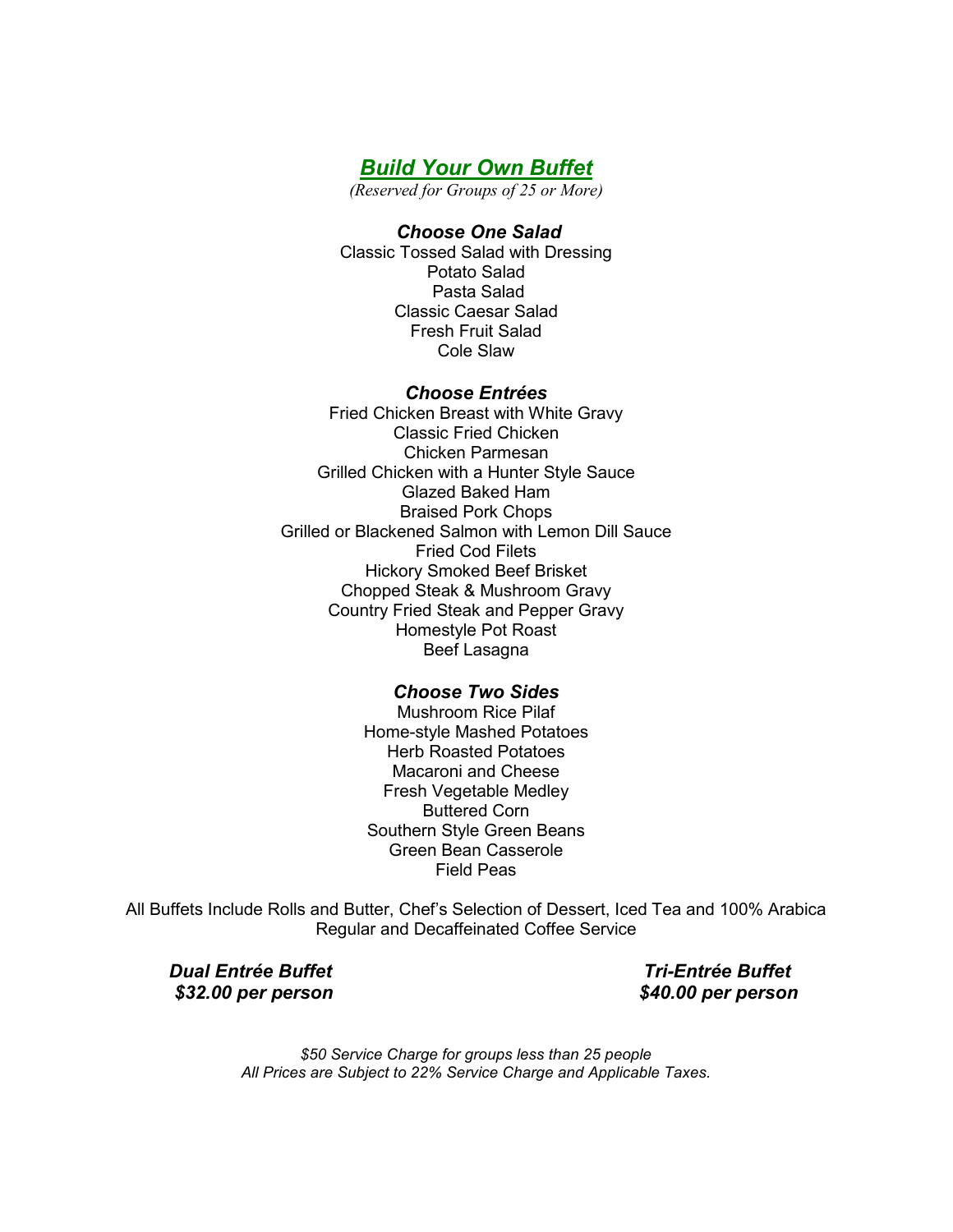# *Three Course Plated Affairs*

*(Reserved for Groups of 25 to 60)*

Our plated affairs include choice of one salad, entrée, choice of two side items and a dessert

#### *Salads*

Field Greens with Grape Tomatoes, Red Onion and choice of Two Dressings Baby Spinach Salad topped with Bacon, Boiled Eggs and choice of Dressing Caesar Salad with Parmesan Croutons Sliced Fresh Fruit Plate with Vanilla Yogurt Dressing

### *Entrée Selections*

| \$38.00 |
|---------|
| \$36.00 |
| \$35.00 |
| \$26.00 |
| \$24.00 |
| \$25.00 |
| \$24.00 |
| \$24.00 |
| \$26.00 |
| \$25.00 |
| \$31.00 |
| \$30.00 |
| \$32.00 |
|         |

#### *Sides*

Balsamic Grilled Vegetables Twice Baked Potatoes Roasted Asparagus Green Beans Almandine Mashed Potatoes Rice Pilaf Herbed Pasta Herb Roasted Potatoes Roasted Sweet Potatoes

#### *Dessert*

Pecan Pie New York Style Cheesecake Key Lime Pie

*\$50 Service Charge for groups less than 25 people All Prices are Subject to 22% Service Charge and Applicable Taxes.*